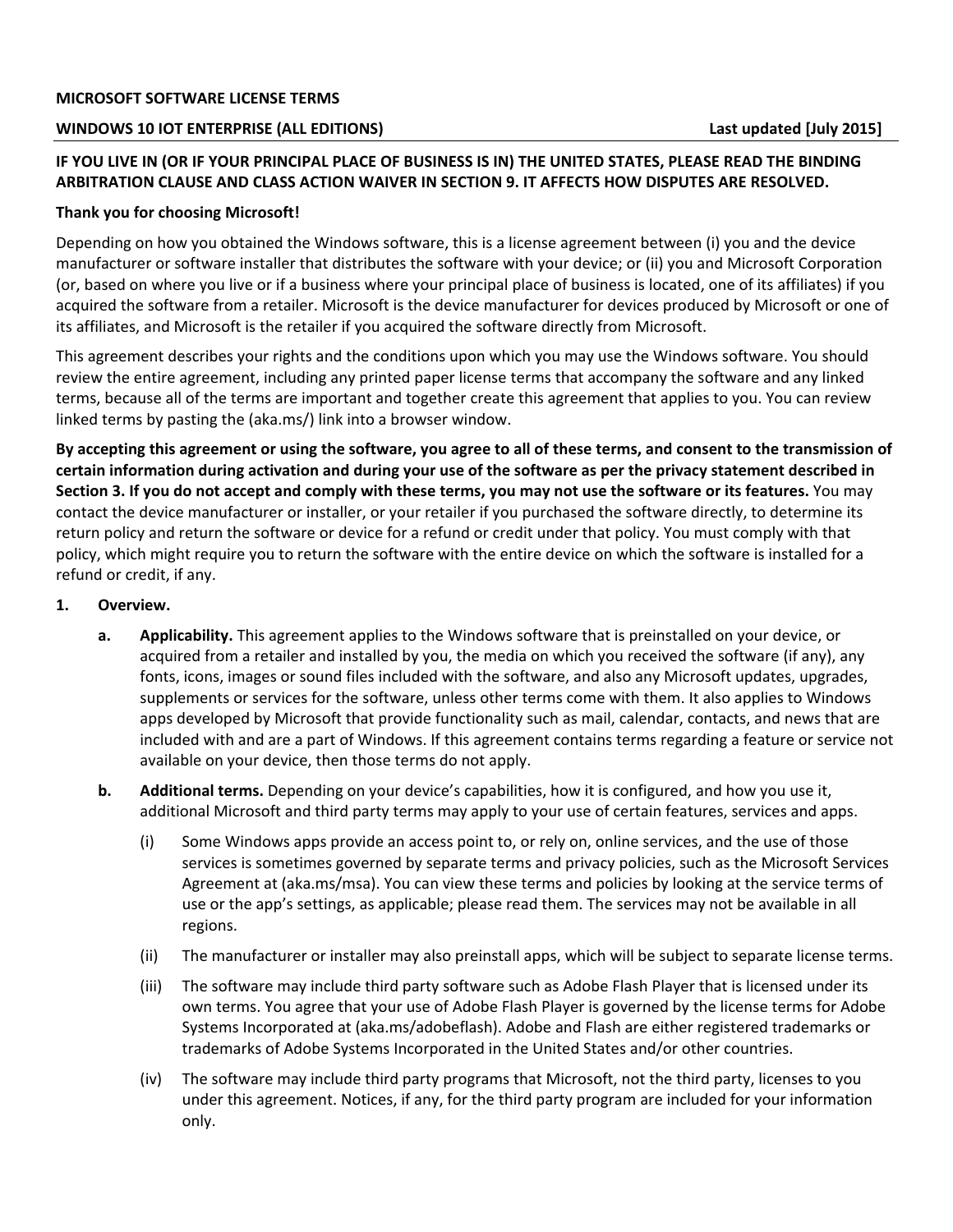# **2. Installation and Use Rights.**

- **a. License.** The software is licensed, not sold. Under this agreement, we grant you the right to install and run one instance on your device (the licensed device), for use by one person at a time, so long as you comply with all the terms of this agreement. Updating or upgrading from non-genuine software with software from Microsoft or authorized sources does not make your original version or the updated/upgraded version genuine, and in that situation, you do not have a license to use the software.
- **b. Device.** In this agreement, "device" means a physical hardware system) with an internal storage device capable of running the software. A hardware partition or blade is considered to be a device.
- **c. Restrictions.** The manufacturer or installer and Microsoft reserve all rights (such as rights under intellectual property laws) not expressly granted in this agreement. For example, this license does not give you any right to, and you may not:
	- (i) use or virtualize features of the software separately;
	- (ii) publish, copy (other than the permitted backup copy), rent, lease, or lend the software;
	- (iii) transfer the software (except as permitted by this agreement);
	- (iv) work around any technical restrictions or limitations in the software;
	- (v) use the software as server software, for commercial hosting, make the software available for simultaneous use by multiple users over a network, install the software on a server and allow users to access it remotely, or install the software on a device for use only by remote users;
	- (vi) reverse engineer, decompile, or disassemble the software, or attempt to do so, except if the laws where you live (or if a business where your principal place of business is located) permit this even when this agreement does not. In that case, you may do only what your law allows; and
	- (vii) when using Internet‐based features you may not use those features in any way that could interfere with anyone else's use of them, or to try to gain access to or use any service, data, account, or network, in an unauthorized manner.

### **d. Multi use scenarios.**

- (i) **Multiple versions.** If when acquiring the software you were provided with multiple versions (such as 32‐bit and 64‐bit versions), you may install and activate only one of those versions at a time.
- (ii) **Multiple or pooled connections.** Hardware or software you use to multiplex or pool connections, or reduce the number of devices or users that access or use the software, does not reduce the number of licenses you need. You may only use such hardware or software if you have a license for each instance of the software you are using.
- (iii) **Device connections**. You may allow up to 20 other devices to access the software installed on the licensed device for the purpose of using the following software features: file services, print services, Internet information services, and Internet connection sharing and telephony services on the licensed device. The 20 connection limit applies to devices that access the software indirectly through "multiplexing" or other software or hardware that pools connections. You may allow any number of devices to access the software on the licensed device to synchronize data between devices. This section does not mean, however, that you have the right to install the software, or use the primary function of the software (other than the features listed in this section), on any of these other devices.
- (iv) **Remote access.** Users may access the licensed device from another device using remote access technologies, but only on devices separately licensed to run the same or higher edition of this software.
- (v) **Remote assistance.** You may use remote assistance technologies to share an active session without obtaining any additional licenses for the software. Remote assistance allows one user to connect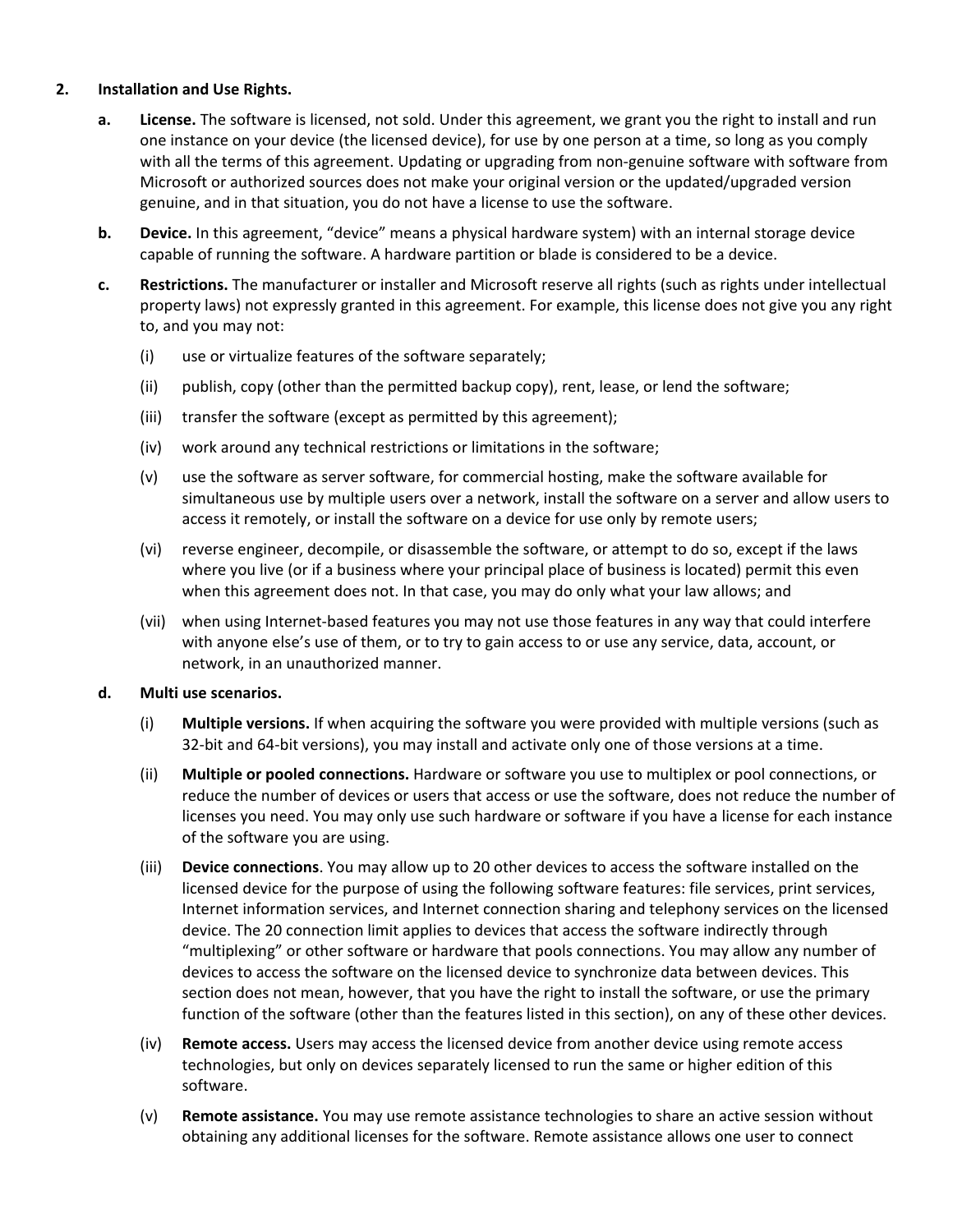directly to another user's computer, usually to correct problems.

- (vi) **Specific Use.** The manufacturer designed the licensed device for a specific use. You may only use the software for that use.
- (vii) **POS application.** If the software is installed on a retail point of service device, you may use the software with a point of service application ("POS Application"). A POS Application is a software application which provides only the following functions: (i) process sales and service transactions, scan and track inventory, record and/or transmit customer information, and perform related management functions, and/or (ii) provide information directly and indirectly to customers about available products and services. For clarification purposes, an automated teller machine ("ATM") is not a retail point of service device.
- (viii) **Cloud Computing Devices.** If your device uses Internet browsing functionality to connect to and access cloud hosted applications: (i) no desktop functions may run locally on the device, and (ii) any files that result from the use of the desktop functions may not be permanently stored on the industry system. "Desktop functions," as used in this agreement, means a consumer or business task or process performed by a computer or computing device. This includes word processing, spreadsheets, database, scheduling, and personal finance.
- (ix) **Other Programs**. You may use other programs with the software as long as the other programs: (i) directly support the manufacturer's specific use for the device, or (ii) provide system utilities, resource management, or anti‐virus or similar protection.
- **e. Backup copy.** You may make a single copy of the software for backup purposes, and may also use that backup copy to transfer the software if it was acquired as stand‐alone software, as described below.
- **3. Privacy; Consent to Use of Data.** Your privacy is important to us. Some of the software features send or receive information when using those features. Many of these features can be switched off in the user interface, or you can choose not to use them. By accepting this agreement and using the software you agree that Microsoft may collect, use, and disclose the information as described in the Microsoft Privacy Statement available at (aka.ms/privacy), and as may be described in the user interface associated with the software features.

# **4. Transfer to a Third Party.**

- **a. Software preinstalled on device.** If you acquired the software preinstalled on a device, you may transfer the license to use the software directly to another user, only with the licensed device. The transfer must include the software and, if provided with the device, an authentic Windows label including the product key. Before any permitted transfer, the other party must agree that this agreement applies to the transfer and use of the software.
- **b. Stand‐alone software.** If you acquired the software as stand‐alone software, you may transfer the software to another device that belongs to you. You may also transfer the software to a device owned by someone else if (i) you are the first licensed user of the software and (ii) the new user agrees to the terms of this agreement. You may use the backup copy we allow you to make or the media that the software came on to transfer the software. Every time you transfer the software to a new device, you must remove the software from the prior device. You may not transfer the software to share licenses between devices.
- **5. Authorized Software and Activation.** You are authorized to use this software only if you are properly licensed and the software has been properly enabled and activated with a genuine product key or by other authorized method. When you connect to the Internet while using the software, the software will automatically contact Microsoft or its affiliate to confirm the software is genuine and the license is associated with the licensed device. You can also activate the software manually by Internet or telephone. In either case, transmission of certain information will occur, and Internet, telephone and SMS service charges may apply. During activation (or reactivation that may be triggered by changes to your device's components), the software may determine that the installed instance of the software is counterfeit, improperly licensed or includes unauthorized changes. If activation fails the software will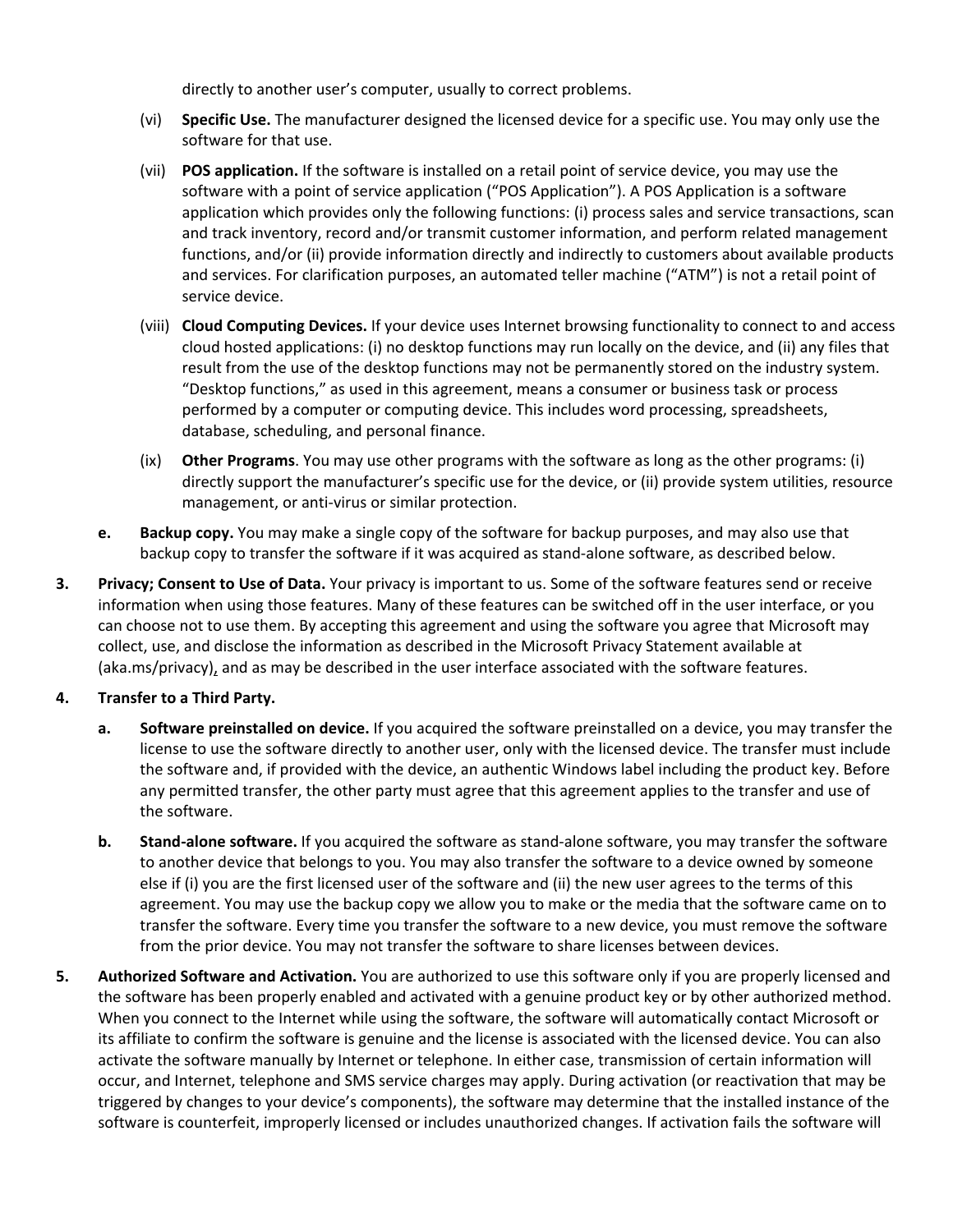attempt to repair itself by replacing any tampered Microsoft software with genuine Microsoft software. You may also receive reminders to obtain a proper license for the software. You may not bypass or circumvent activation. To help determine if your software is genuine and whether you are properly licensed, see (aka.ms/genuine). Certain updates, support, and other services might only be offered to users of genuine Microsoft software.

- **6. Updates.** You may obtain updates only from Microsoft or authorized sources, and Microsoft may need to update your system to provide you with those updates. The software periodically checks for system and app updates, and may download and install them for you. To the extent automatic updates are enabled on your device, by accepting this agreement, you agree to receive these types of automatic updates without any additional notice.
- **7. Geographic and Export Restrictions.** If your software is restricted for use in a particular geographic region, then you may activate the software only in that region. You must also comply with all domestic and international export laws and regulations that apply to the software, which include restrictions on destinations, end users, and end use. For further information on geographic and export restrictions, visit (aka.ms/georestrict) and (aka.ms/exporting).
- **8. Support and Refund Procedures.** For the software generally, contact the device manufacturer or installer for support options. Refer to the support number provided with the software. For updates and supplements obtained directly from Microsoft, Microsoft may provide limited support services for properly licensed software as described at (aka.ms/mssupport). If you are seeking a refund, contact the manufacturer or installer to determine its refund policies. You must comply with those policies, which might require you to return the software with the entire device on which the software is installed for a refund.
- **9. Binding Arbitration and Class Action Waiver if You Live in (or if a Business Your Principal Place of Business is in) the United States.**

We hope we never have a dispute, but if we do, you and we agree to try for 60 days to resolve it informally. If we can't, you and we agree to **binding individual arbitration before the American Arbitration Association ("AAA") under the Federal Arbitration Act ("FAA"), and not to sue in court in front of a judge or jury**. Instead, a neutral arbitrator will decide and the arbitrator's decision will be final except for a limited right of appeal under the FAA. **Class action lawsuits, class‐wide arbitrations, private attorney‐general actions, and any other proceeding where someone acts in a representative capacity aren't allowed. Nor is combining individual proceedings without the consent of all parties.** "We," "our," and "us" includes Microsoft, the device manufacturer, and software installer.

- **a. Disputes covered—everything except IP.** The term "dispute" is as broad as it can be. It includes any claim or controversy between you and the manufacturer or installer, or you and Microsoft, concerning the software, its price, or this agreement, under any legal theory including contract, warranty, tort, statute, or regulation, **except disputes relating to the enforcement or validity of your, your licensors', our, or our licensors' intellectual property rights.**
- **b. Mail a Notice of Dispute first.** If you have a dispute and our customer service representatives can't resolve it, send a Notice of Dispute by U.S. Mail to the manufacturer or installer, ATTN: LEGAL DEPARTMENT. If your dispute is with Microsoft, mail it to Microsoft Corporation, ATTN: LCA ARBITRATION, One Microsoft Way, Redmond, WA 98052‐6399. Tell us your name, address, how to contact you, what the problem is, and what you want. A form is available at (aka.ms/disputeform). We'll do the same if we have a dispute with you. After 60 days, you or we may start an arbitration if the dispute is unresolved.
- **c. Small claims court option.** Instead of mailing a Notice of Dispute, and if you meet the court's requirements, you may sue us in small claims court in your county of residence (or if a business your principal place of business) or our principal place of business–King County, Washington USA if your dispute is with Microsoft. We hope you'll mail a Notice of Dispute and give us 60 days to try to work it out, but you don't have to before going to small claims court**.**
- **d. Arbitration procedure.** The AAA will conduct any arbitration under its Commercial Arbitration Rules (or if you are an individual and use the software for personal or household use, or if the value of the dispute is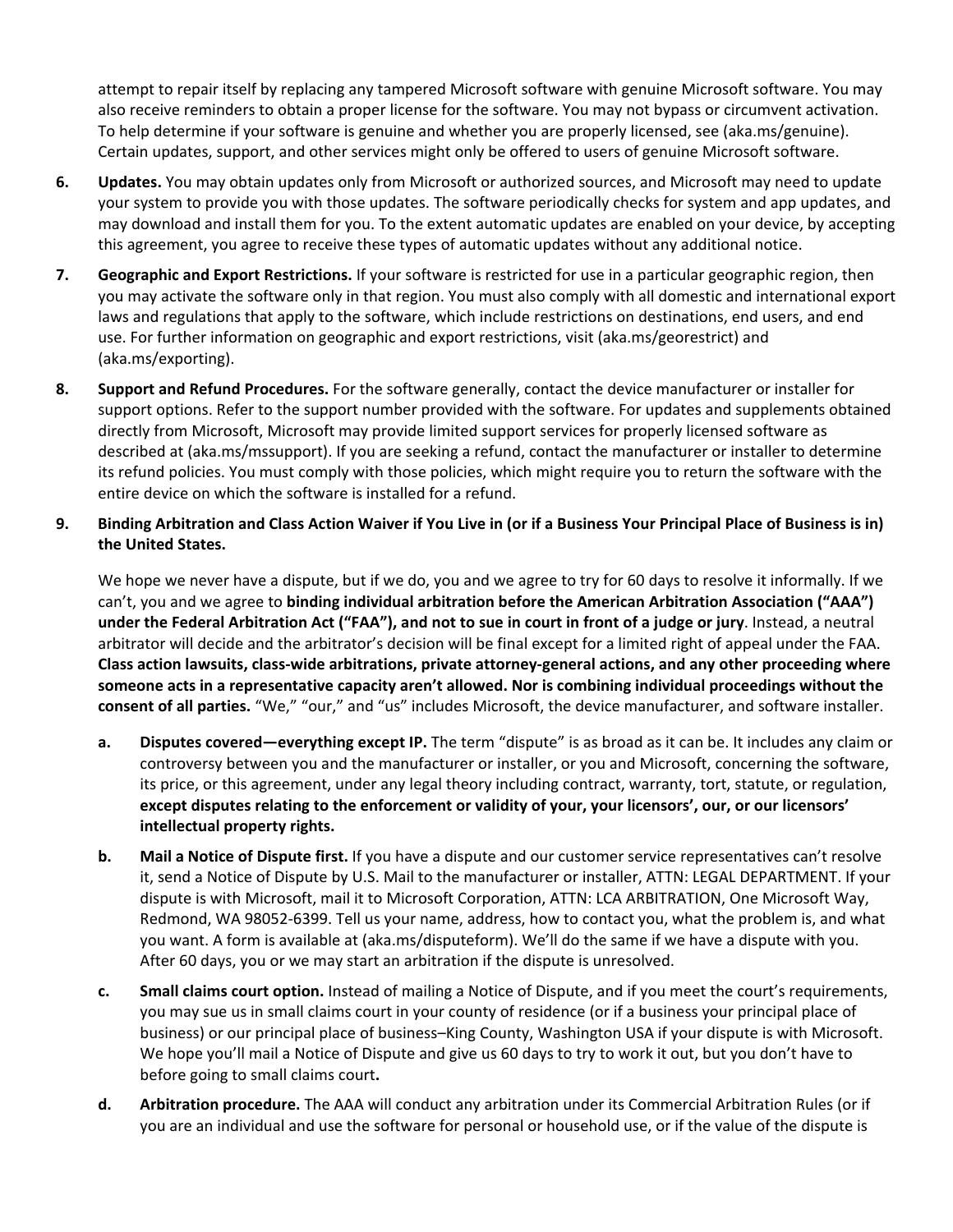\$75,000 USD or less whether or not you are an individual or how you use the software, its Consumer Arbitration Rules). For more information, see www.adr.org or call 1‐800‐778‐7879. To start an arbitration, submit the form available at (aka.ms/arbitration) to the AAA; mail a copy to the manufacturer or installer (or to Microsoft if your dispute is with Microsoft). In a dispute involving \$25,000 USD or less, any hearing will be telephonic unless the arbitrator finds good cause to hold an in‐person hearing instead. Any in‐person hearing will take place in your county of residence (of if a business your principal place of business) or our principal place of business—King County, Washington if your dispute is with Microsoft. You choose. The arbitrator may award the same damages to you individually as a court could. The arbitrator may award declaratory or injunctive relief only to you individually to satisfy your individual claim.

# **e. Arbitration fees and payments.**

- (i) **Disputes involving \$75,000 USD or less**. The manufacturer or installer (or Microsoft if your dispute is with Microsoft) will promptly reimburse your filing fees and pay the AAA's and arbitrator's fees and expenses. If you reject our last written settlement offer made before the arbitrator was appointed, your dispute goes all the way to an arbitrator's decision (called an "award"), and the arbitrator awards you more than this last written offer, the manufacturer or installer (or Microsoft if your dispute is with Microsoft) will: (1) pay the greater of the award or \$1,000 USD; (2) pay your reasonable attorney's fees, if any; and (3) reimburse any expenses (including expert witness fees and costs) that your attorney reasonably accrues for investigating, preparing, and pursuing your claim in arbitration. The arbitrator will determine the amounts unless you and we agree on them.
- (ii) **Disputes involving more than \$75,000 USD.** The AAA rules will govern payment of filing fees and the AAA's and arbitrator's fees and expenses.
- (iii) **Disputes involving any amount.** If you start an arbitration we won't seek our AAA or arbitrator's fees and expenses, or your filing fees we reimbursed, unless the arbitrator finds the arbitration frivolous or brought for an improper purpose. If we start an arbitration we will pay all filing, AAA, and arbitrator's fees and expenses. We won't seek our attorney's fees or expenses from you in any arbitration. Fees and expenses are not counted in determining how much a dispute involves.
- **f. Must file within one year.** You and we must file in small claims court or arbitration any claim or dispute (except intellectual property disputes — see Section 9.a.) within one year from when it first could be filed. Otherwise, it's permanently barred.
- **g. Severability**. If the class action waiver is found to be illegal or unenforceable as to all or some parts of a dispute, those parts won't be arbitrated but will proceed in court, with the rest proceeding in arbitration. If any other provision of Section 9 is found to be illegal or unenforceable, that provision will be severed but the rest of Section 9 still applies.
- **h**. **Conflict with AAA rules.** This agreement governs if it conflicts with the AAA's Commercial Arbitration Rules or Consumer Arbitration Rules.
- **i. Microsoft as party or third‐party beneficiary.** If Microsoft is the device manufacturer or if you acquired the software from a retailer, Microsoft is a party to this agreement. Otherwise, Microsoft is not a party but is a third‐party beneficiary of your agreement with the manufacturer or installer to resolve disputes through informal negotiation and arbitration.
- **10. Governing Law.** The laws of the state or country where you live (or if a business where your principal place of business is located) govern all claims and disputes concerning the software, its price, or this agreement, including breach of contract claims and claims under state consumer protection laws, unfair competition laws, implied warranty laws, for unjust enrichment, and in tort, regardless of conflict of law principles, except that the FAA governs all provisions relating to arbitration.
- **11. Consumer Rights, Regional Variations.** This agreement describes certain legal rights. You may have other rights, including consumer rights, under the laws of your state or country. You may also have rights with respect to the party from which you acquired the software. This agreement does not change those other rights if the laws of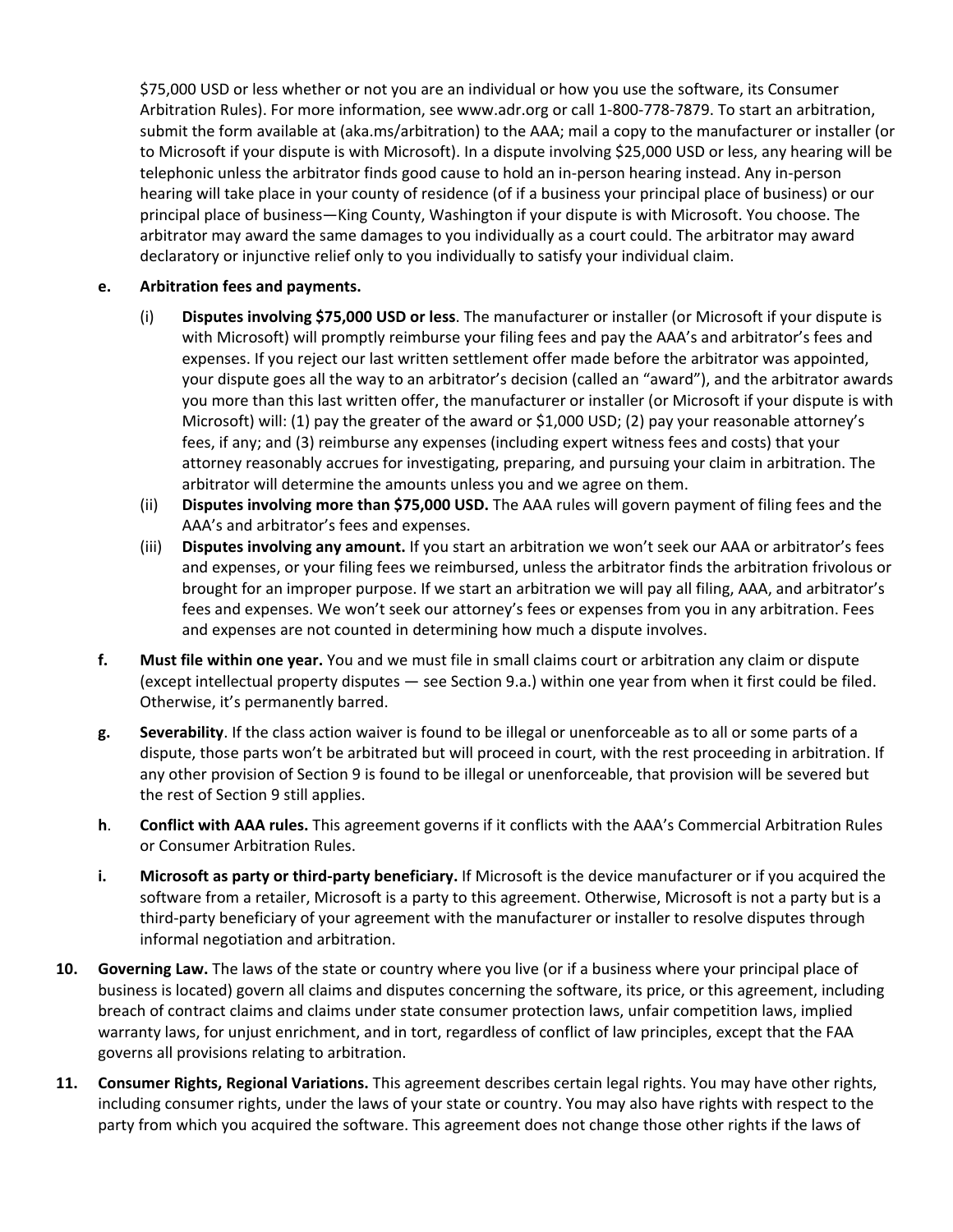your state or country do not permit it to do so. For example, if you acquired the software in one of the below regions, or mandatory country law applies, then the following provisions apply to you:

**a. Australia.** References to "Limited Warranty" are references to the express warranty provided by Microsoft or the manufacturer or installer. This warranty is given in addition to other rights and remedies you may have under law, including your rights and remedies in accordance with the statutory guarantees under the Australian Consumer Law.

In this section, "goods" refers to the software for which Microsoft or the manufacturer or installer provides the express warranty. Our goods come with guarantees that cannot be excluded under the Australian Consumer Law. You are entitled to a replacement or refund for a major failure and compensation for any other reasonably foreseeable loss or damage. You are also entitled to have the goods repaired or replaced if the goods fail to be of acceptable quality and the failure does not amount to a major failure.

- **b. Canada.** You may stop receiving updates on your device by turning off Internet access. If and when you reconnect to the Internet, the software will resume checking for and installing updates.
- **c. European Union.** The academic use restriction in Section 12.d(i) below does not apply in the jurisdictions listed on this site: (aka.ms/academicuse).

# **d. Germany and Austria.**

- (i) **Warranty.** The properly licensed software will perform substantially as described in any Microsoft materials that accompany the software. However, the manufacturer or installer, and Microsoft, give no contractual guarantee in relation to the licensed software.
- (ii) **Limitation of Liability**. In case of intentional conduct, gross negligence, claims based on the Product Liability Act, as well as, in case of death or personal or physical injury, the manufacturer or installer, or Microsoft is liable according to the statutory law.

Subject to the preceding sentence, the manufacturer or installer, or Microsoft will only be liable for slight negligence if the manufacturer or installer or Microsoft is in breach of such material contractual obligations, the fulfillment of which facilitate the due performance of this agreement, the breach of which would endanger the purpose of this agreement and the compliance with which a party may constantly trust in (socalled "cardinal obligations"). In other cases of slight negligence, the manufacturer or installer or Microsoft will not be liable for slight negligence.

### **12. Additional Notices.**

- **a. Networks, data and Internet usage.** Some features of the software and services accessed through the software may require your device to access the Internet. Your access and usage (including charges) may be subject to the terms of your cellular or internet provider agreement. Certain features of the software may help you access the Internet more efficiently, but the software's usage calculations may be different from your service provider's measurements. You are always responsible for (i) understanding and complying with the terms of your own plans and agreements, and (ii) any issues arising from using or accessing networks, including public/open networks. You may use the software to connect to networks, and to share access information about those networks, only if you have permission to do so.
- **b. H.264/AVC and MPEG‐4 visual standards and VC‐1 video standards.** The software may include H.264/MPEG‐4 AVC and/or VC‐1 decoding technology. MPEG LA, L.L.C. requires this notice:

THIS PRODUCT IS LICENSED UNDER THE AVC, THE VC‐1, AND THE MPEG‐4 PART 2 VISUAL PATENT PORTFOLIO LICENSES FOR THE PERSONAL AND NON‐COMMERCIAL USE OF A CONSUMER TO (i) ENCODE VIDEO IN COMPLIANCE WITH THE ABOVE STANDARDS ("VIDEO STANDARDS") AND/OR (ii) DECODE AVC, VC‐ 1, AND MPEG‐4 PART 2 VIDEO THAT WAS ENCODED BY A CONSUMER ENGAGED IN A PERSONAL AND NON‐ COMMERCIAL ACTIVITY AND/OR WAS OBTAINED FROM A VIDEO PROVIDER LICENSED TO PROVIDE SUCH VIDEO. NO LICENSE IS GRANTED OR SHALL BE IMPLIED FOR ANY OTHER USE. ADDITIONAL INFORMATION MAY BE OBTAINED FROM MPEG LA, L.L.C. SEE WWW.MPEGLA.COM.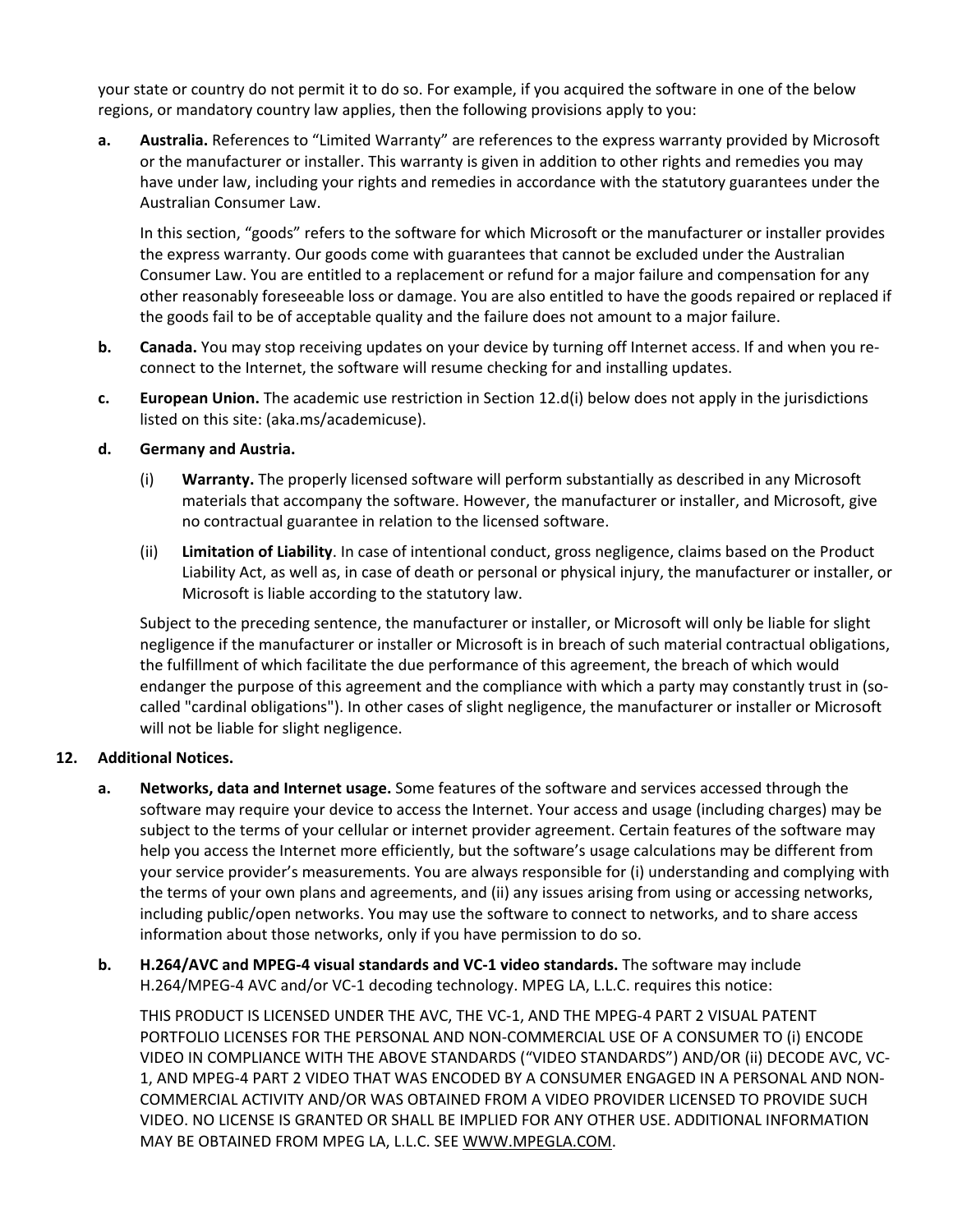- **c. Malware protection.** Microsoft cares about protecting your device from malware. The software will turn on malware protection if other protection is not installed or has expired. To do so, other antimalware software will be disabled or may have to be removed.
- **d. Limited rights versions.** If the software version you acquired is marked or otherwise intended for a specific or limited use, then you may only use it as specified. You may use other programs with the software as long as the other programs directly support the manufacturer's specific use for the device, or provide system utilities, resource management, or anti‐virus or similar protection.
	- (i) **Academic.** For academic use, you must be a student, faculty or staff of an educational institution at the time of purchase.
	- (ii) **Evaluation.** For evaluation (or test or demonstration) use, you may not sell the software, use it in a live operating environment, or use it after the evaluation period. Notwithstanding anything to the contrary in this Agreement, evaluation software is provided "AS IS".
	- (iii) **NFR.** You may not sell software marked as "NFR" or "Not for Resale".
- **13. Entire Agreement.** This agreement (together with the printed paper license terms or other terms accompanying any software supplements, updates, and services that are provided by the manufacturer or installer, or Microsoft, and that you use), and the terms contained in web links listed in this agreement, are the entire agreement for the software and any such supplements, updates, and services (unless the manufacturer or installer, or Microsoft, provides other terms with such supplements, updates, or services). You can review this agreement after your software is running by going to microsoft.com/useterms or going to Settings - System - About within the software. You can also review the terms at any of the links in this agreement by typing the URLs into a browser address bar, and you agree to do so. You agree that you will read the terms before using the software or services, including any linked terms. You understand that by using the software and services, you ratify this agreement and the linked terms. There are also informational links in this agreement. The links containing notices and binding terms are:
	- ∙ Windows 10 Privacy Statement (aka.ms/privacy)
	- ∙ Microsoft Services Agreement (aka.ms/msa)
	- ∙ Adobe Flash Player License Terms (aka.ms/adobeflash)